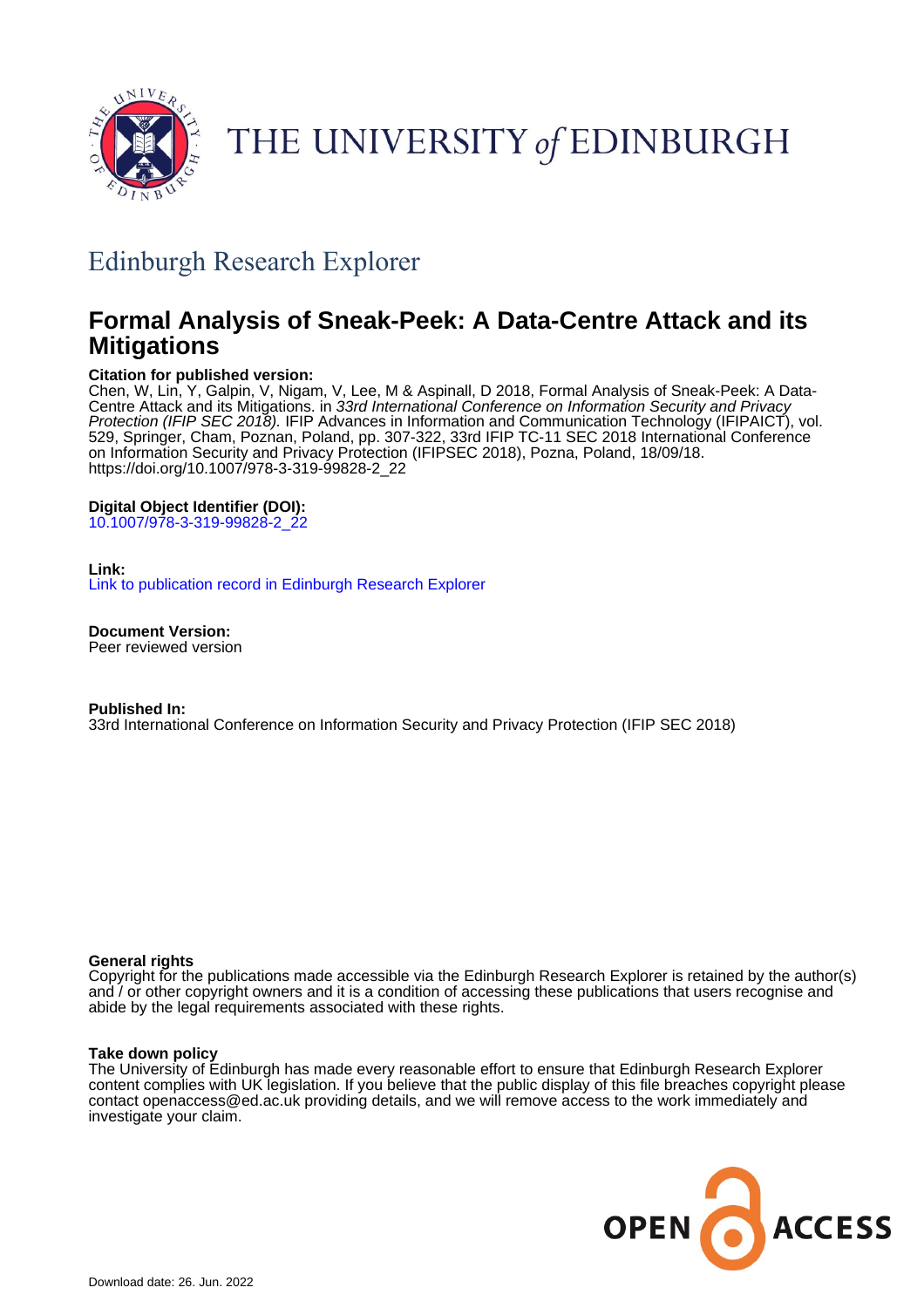## Formal Analysis of Sneak-Peek: A Data Centre Attack and its Mitigations

Wei Chen<sup>1</sup>, Yuhui Lin<sup>1</sup>, Vashti Galpin<sup>1</sup>, Vivek Nigam<sup>2</sup>, Myungjin Lee<sup>1</sup>, and David Aspinall $1,3$ 

<sup>1</sup> University of Edinburgh, UK

<sup>2</sup> Fortiss GmbH, Germany

<sup>3</sup> Alan Turing Institute, UK

Abstract. Attackers can exploit covert channels, such as timing side-channels, to transmit information without data owners or network administrators being aware. Sneak-Peek is a recently considered data centre attack, where, in a multi-tenant setting, an insider attacker can communicate with colluding outsiders by intentionally adding delays to traffic on logically isolated but physically shared links. Timing attack mitigations typically introduce delays or randomness which can make it difficult to understand the trade-off between level of security (bandwidth of the covert channel) and performance loss. We demonstrate that formal methods can help. We analyse the impacts of two Sneak-Peek mitigations, namely, noise addition and path hopping. We provide a precise mathematical model of the attack and of the effectiveness these defences. This mathematical analysis is extended by two tool-based stochastic formal models, one formalized in UPPAAL and the other in CARMA. The formal models can capture more general and larger networks than a paper-based analysis, can be used to check properties and make measurements, and are more easily modifiable than conventional network simulations. With UPPAAL, we can analyse the effectiveness of mitigations and with CARMA, we can analyse how these mitigations affect latencies in typical data centre topologies. As results, we show that using a selective strategy for path hopping is better than a random strategy, that using the two defences in conjunction may actually be worse than using a single defence, and we show the connection between hop frequency and network latency.

## 1 Introduction

By exploiting covert channels, attackers can learn useful information without the data owners or network administrators realising that information has been leaked. Covert channels are wide-ranging and in general, may be difficult to detect and defend against. They include timing channels, such as the Spectre and Meltdown CPU vulnerabilities, where information is transmitted by delays in a computation or message timings [6, 12, 24]; storage channels, where information is transmitted by using shared locations; information is transmitted from electrical power consumption [7].

There are ways to identify potential covert channels [14]; then mitigation mechanisms can be deployed, such as blinding mechanisms to conceal transmitted data [3]. Mitigations typically penalise performance, however, imposing additional computation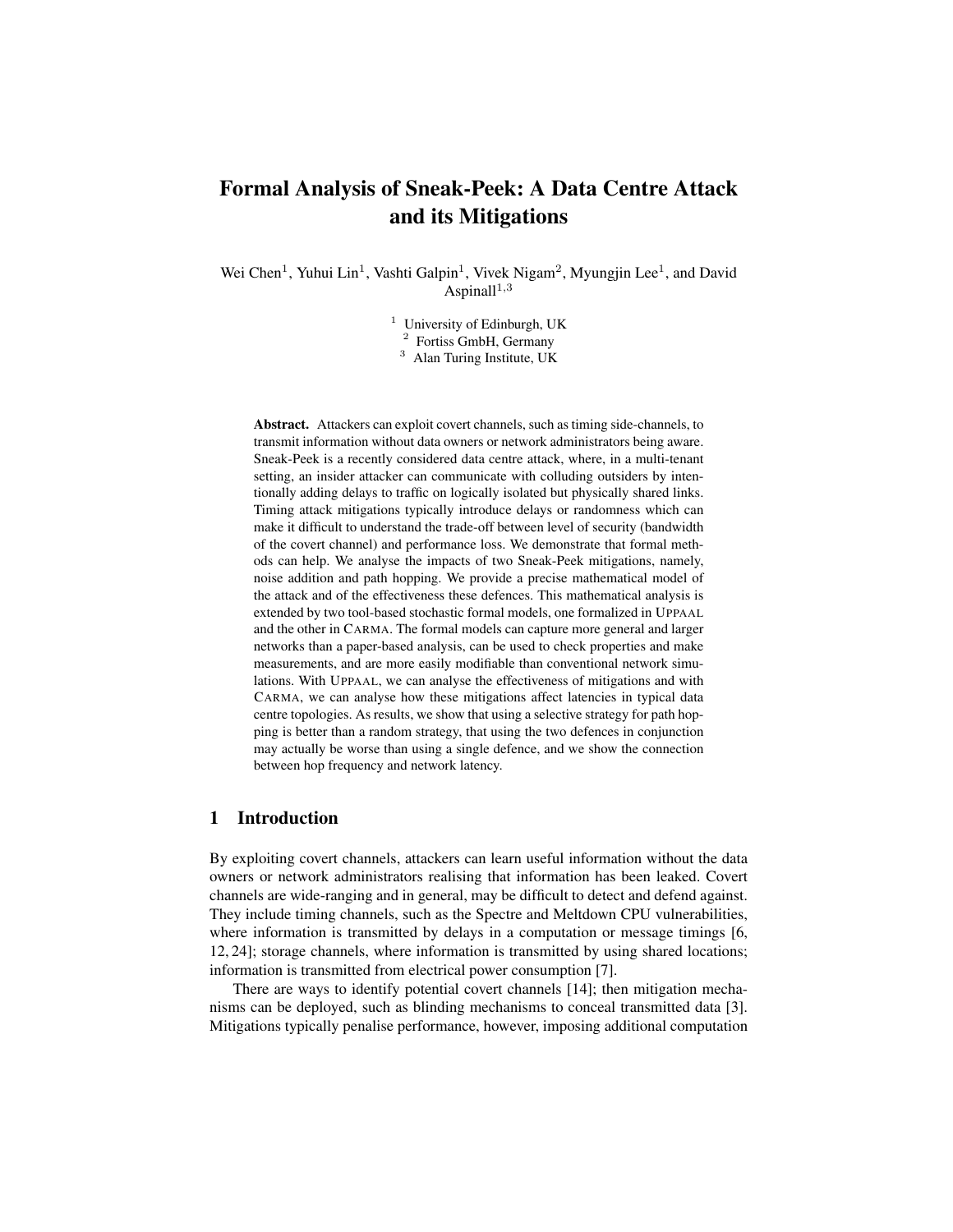or adding artificial delays [9]. Therefore, before deploying a countermeasure, one must analyze the impacts it may have in the network, understanding the trade-offs between security and (network) performance. A security engineer needs to answer questions such as: *Which defences should I use?*, *Where should they be used?*, *Under which (traffic) assumptions will the defence work?*, *What will be the performance penalty?*

This paper shows that mathematical analysis and formal methods can help answer these questions. We study the Sneak-Peek attack introduced by Tahir et al [24]. Sneak-Peek is a high-rate covert channel in multi-tenant cloud computing environments. An insider attacker in a host of one client can transmit information to colluders in another client by intentionally adding delays to internal communications that happen to share a physical link with the outside colluders. The external colluders receive the signalled messages despite their machines being logically isolated from the first client.

The Sneak-Peek attack is illustrated and explained below:



- The *carrier* sends a constant stream of packets to the *peeker* using the channel. This traffic is allowed as both are outside the trusted network.
- The *leaker* sends a stream of packets to a host H inside the trusted network using the same channel.
- The leaker encodes data by adding delays to the stream: a delay encodes a binary '1' and no delay encodes '0'. The encoding is agreed by all colluding participants.
- Delays inserted by the leaker cause (blue) packets sent by the carrier to reach the peeker later. By measuring arrival times, the peeker can decode the leaked data.

Tahir et al suggested a defence mechanism for this attack based on *path hopping*: redirecting traffic dynamically to avoid the potentially compromised links. This defence is possible with Software-Defined Networks (SDNs) used in data centres: the SDN controller has a global view on traffic and can change routings dynamically under algorithmic control. Here we precisely analyse two defence mechanisms:

- Background traffic: additional (random) traffic interferes with timing channels by disrupting latency measurements used for signalling.
- Path hopping: the SDN controller can migrate network flows to different paths. Different paths have different delays and might not be shared externally, so path hopping mitigates Sneak-Peak timing channels.

Tahir et al considered the impact of background traffic on the covert channel, but without directly considering it as a mitigation in itself. They proposed several strategies for path hopping, but we take their analysis much further, as well as introducing stochastic formal methods to model the situation.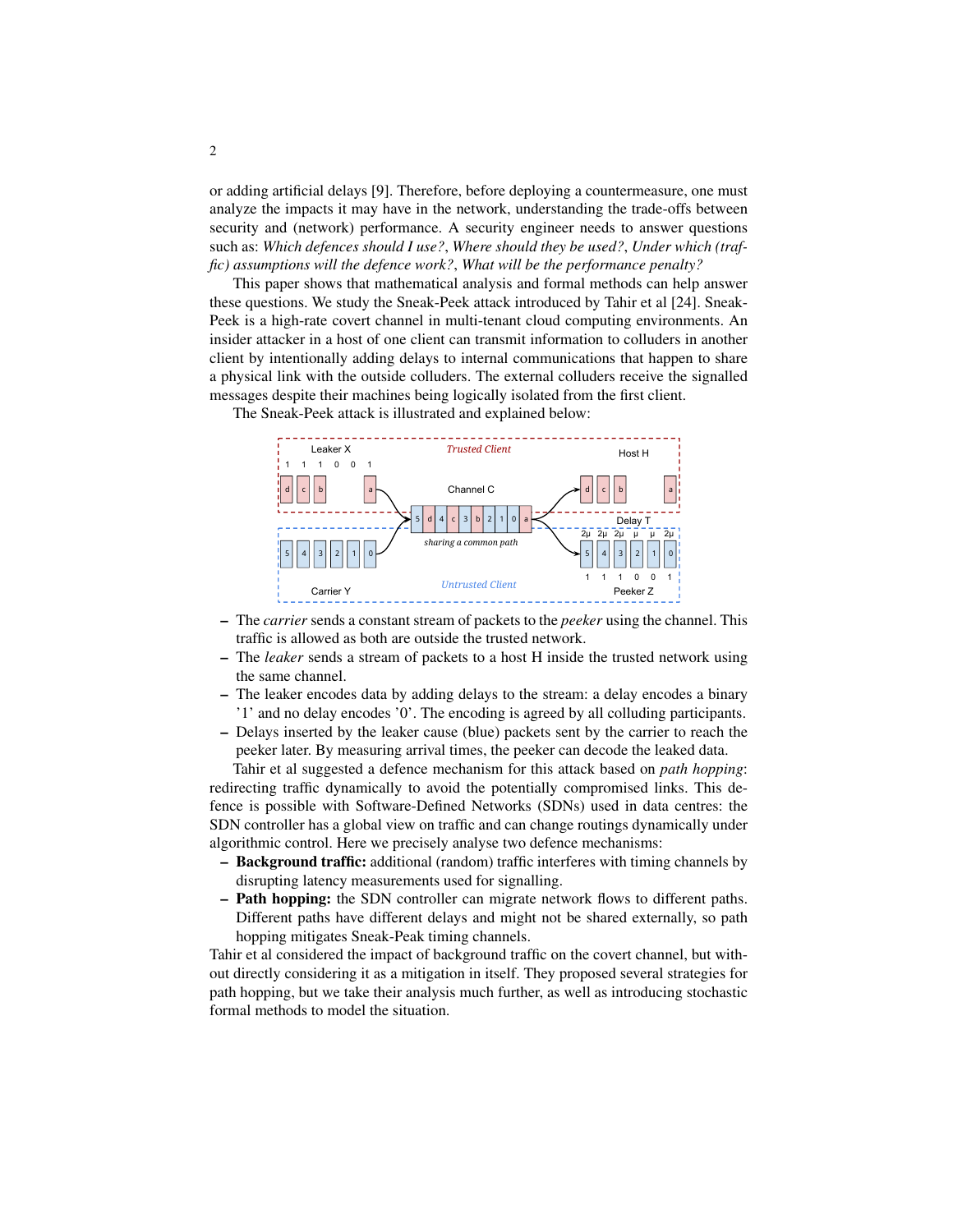*Contributions.* In summary, our main contributions are:

- 1. A mathematical analysis using probability and information theory of the Sneak-Peek attack and the effectiveness of the two mitigations above.
- 2. A formal model using timed automata in the UPPAAL tool [4], which captures the Sneak-Peek attack, and can verify and measure transmission of data on the covert channel, including with background traffic and a simple form of path hopping.
- 3. A formal model built from parametric specifications in CARMA [17], which can capture more complex topologies and investigate the network latency imposed by different mitigation strategies. CARMA has a continuous-time Markov chain semantics and is designed to model collective adaptive systems.
- 4. Using the above, numerical results about channel bandwidth, attack effectiveness and network overheads. Results are compared between the mathematical analysis and tools as an internal validation.

Our work represents novel applications of the formal methods chosen, a novel combination of methods, and also obtains new results about the attack scenario.

*Overview of paper.* An outline of the paper and results is as follows:

- Section 2 starts with the simple topology (four hosts and two nodes) used in [24], and introduces our mathematical approach and first UPPAAL model. From the (different) mathematical analysis and formal model, we obtain measurements of channel capacity which agree with one another and with previous results in [24].
- Section 3 studies background traffic and its effect on the covert channel. The math and the UPPAAL model reveal that the success of the Sneak-Peek attack is sensitive to background traffic, suggesting its use directly as a mitigation (e.g., by injecting noise, or mixing traffic from elsewhere).
- Section 4 examines path hopping. Maths demonstrates the difference between a random path hopping strategy versus one which chooses a path deterministically: path hopping using a deterministic strategy among paths of different delay lengths can be better than hopping randomly. The UPPAAL model becomes more complex than the paper analysis: multiple paths and background traffic are modelled together, demonstrating how to answer some of the questions above. We show that using both defences together is not always better than either alone.
- Section 5 describes our parametric model in CARMA. A problem with timed automata is that for a new network topology, one needs specify the whole model from scratch. Instead, the CARMA implementation is based on a specification of the network, that is, its nodes and connections, and outputs a formal model which can be simulated or model-checked. This allows us to easily model large, more realistic networks. Our main goal with CARMA is to analyze the increase of network latency incurred by deploying defences on a typical data centre topology fragment (so-called 4-ary fat tree). Justified by our mathematical analysis, we propose strategies for path hopping: the key idea is to target flows over shared infrastructure that are likely to carry covert channels. We analyse this defence in CARMA on the data centre, assessing its impact on network latency. Simulation results here show that, in general, path hopping is a rather expensive mitigation.

Finally, Section 6 concludes the paper, mentioning some of the related work.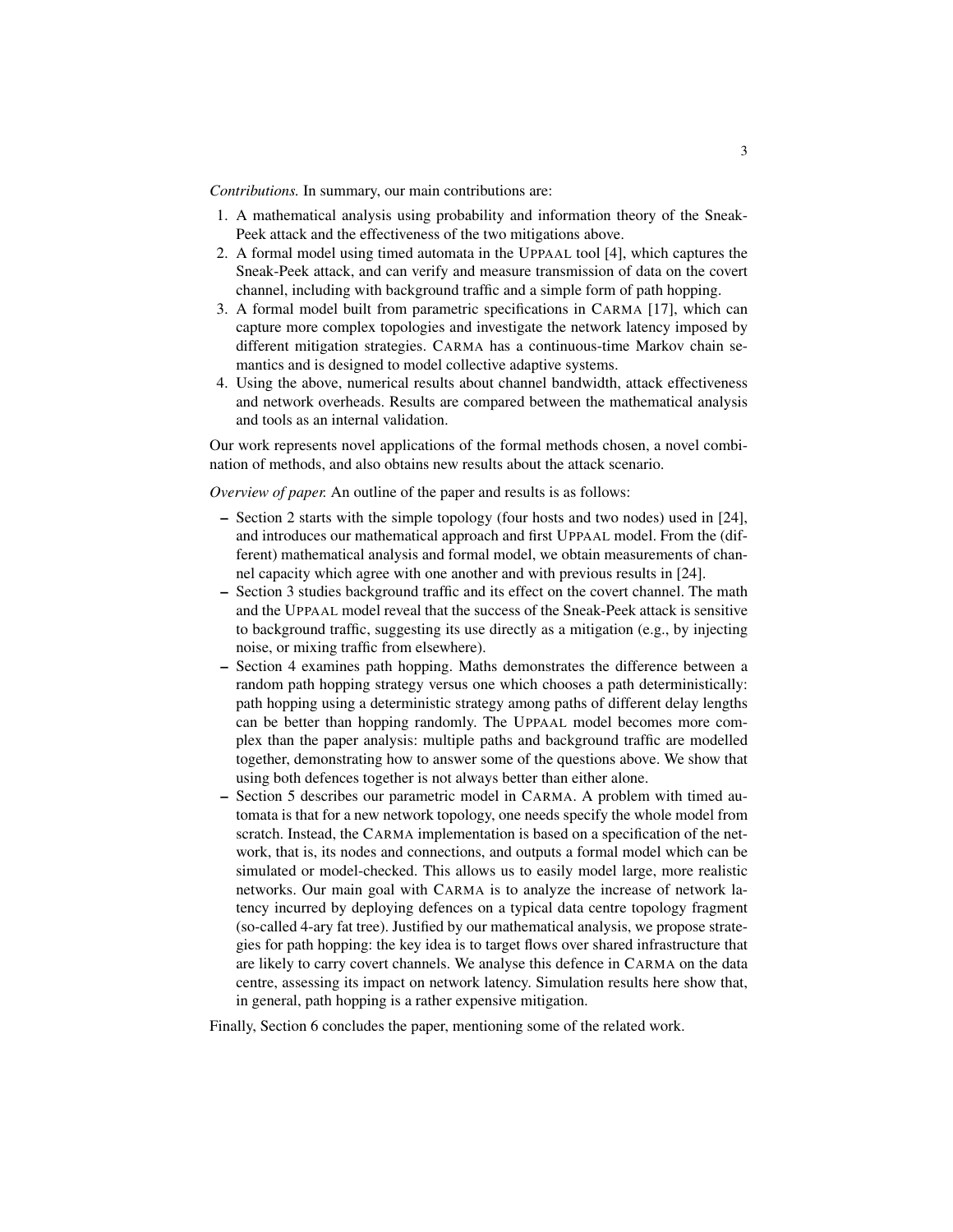### 2 Simple timing channels

In the following, we provide a precise analytical model (Section 2.1) of the Sneak-Peek attack and we validate it using UPPAAL (Section 2.2).

#### 2.1 An analytic model

Let us assume that the leaker X sends packets to the host H with probability  $p = P(X =$ 1). The carrier Y sends packets to the peeker Z constantly, i.e.,  $P(Y = 1) = 1$ . Here, we formalise each entity as a random variable. The *delay* T denotes: the difference between departure and arrival times of a packet from Y to Z if packets from Y can only be delayed by packets from X; otherwise, the inter-arrival time for packets from Y. The peeker recovers the secret sent by X from T using the rule:  $Z = 1$  if  $T > \theta$  and  $Z = 0$  if  $T \le \theta$ , with  $\theta$  a threshold on T.

The channel capacity [8, Chapter 7] is the maximum mutual information between X and Z over the probability distribution of X. We calculate it as follows. First, we assume that given X the delay T follows the normal distribution:  $T|(X = i_{\in \{0,1\}}) \sim$  $\mathcal{N}((i+1)\mu, \sigma^2)$ , where  $\mu$  is the average delay for a packet from Y going through the channel, and  $\sigma$  is the standard deviation. Then, the probabilities of decoding errors are:

$$
err_0 = P(Z = 1|X = 0) = P(T > \theta | X = 0) = 1 - \Phi((\theta - \mu)/\sigma)
$$
  

$$
err_1 = P(Z = 0|X = 1) = P(T \le \theta | X = 1) = \Phi((\theta - 2\mu)/\sigma)
$$

where  $\Phi$  is the cumulative distribution function of the standard normal distribution. We have the mutual information  $I(X;Z)$  between X and Z:

$$
I(X; Z) = \sum_{X,Z} P(Z|X)P(X) \log \frac{P(Z|X)}{P(Z)}
$$
  
=  $H_2(1 - \text{err}_0 + (\text{err}_0 + \text{err}_1 - 1) \times p) - (1 - p)H_2(\text{err}_0) - pH_2(\text{err}_1)$ 

where  $H_2(x) = -x \log x - (1 - x) \log(1 - x)$ . The capacity  $C_{\in [0,1]}$  of this channel is

$$
H_2\left(\frac{1}{1+2^{\frac{H_2(\text{err}_0)-H_2(\text{err}_1)}{1-\text{err}_0-\text{err}_1}}}\right)-\left(1-\frac{(1+h)(1-\text{err}_0)-1}{(1+h)(1-\text{err}_0-\text{err}_1)}\right)H_2(\text{err}_0)-pH_2(\text{err}_1)
$$

which is achieved when  $\frac{dI(X;Z)}{dp} = 0$ . Since we have no idea of what kind of secret will be sent, it is unreasonable to claim that the probability  $p$  depends on decoding errors err<sub>i∈{0,1}</sub>. A feasible assumption on the probability distribution of X is  $p = 0.5$ , i.e., the same probability for 0s and 1s (the message may well be compressed or encrypted). Note that this is not a conventional binary symmetric channel [8], because there are different decoding errors.

*Example 1.* We assume that the average delay is 40ms if X doesn't send a packet and 80ms if X sends a packet. The standard deviations both are 10ms. We set the threshold  $\theta$  to 60ms at which the total error err<sub>0</sub> + err<sub>1</sub> achieves the minimum value 0.0456. Then,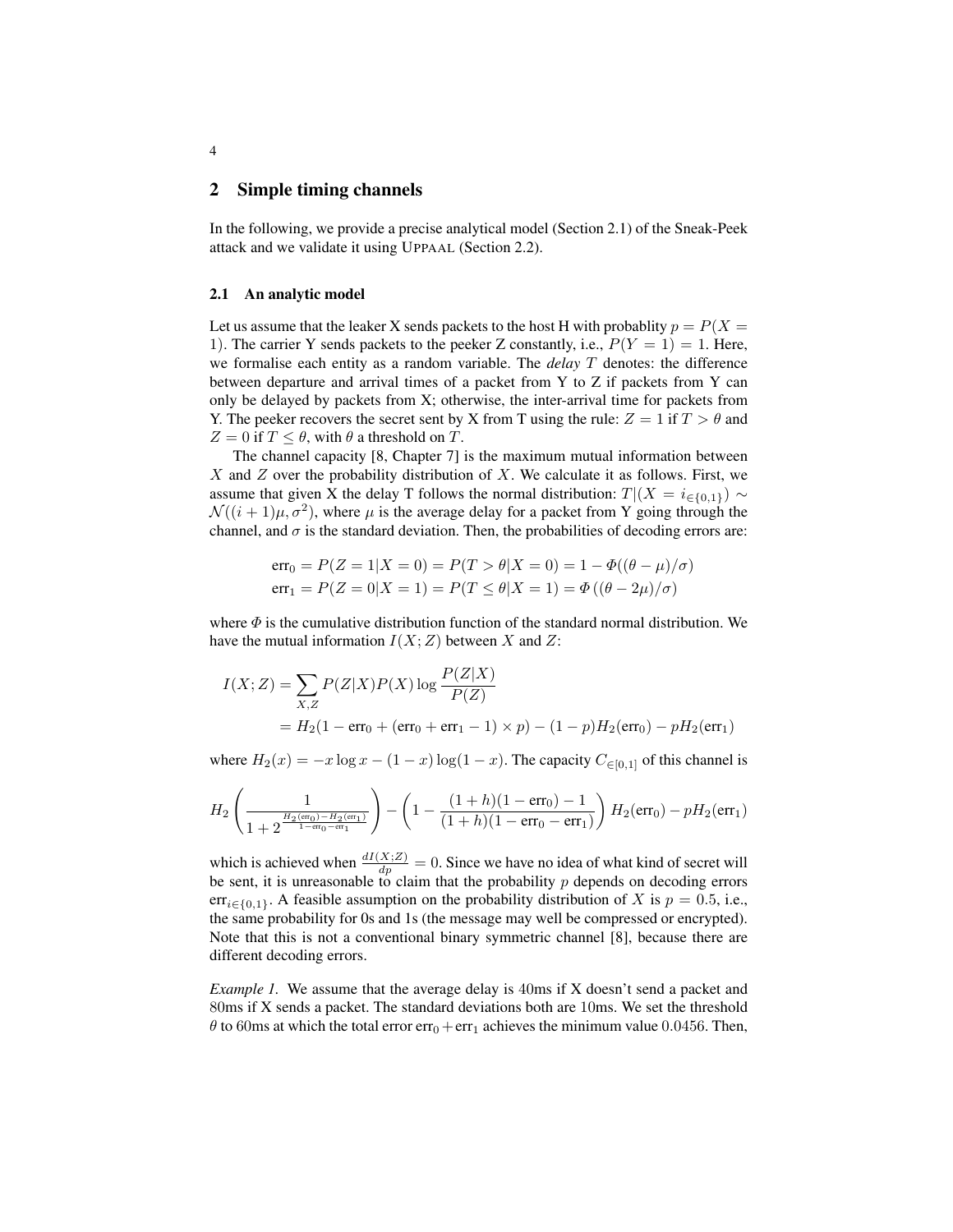

Fig. 1. Timed automata for the carrier (to the left) and the leaker (to the right).



Fig. 2. Timed automata for the peeker (to the left) and the decoding process (to the right).

the capacity is 0.843 which is achieved when  $p = 0.5$ . Shannon's Theorem [23] tells us that the channel capacity is the maximum achievable information rate. So, an upper bound of bandwidth (KB/s) for this channel is:  $(B/(1+pS))C$ , with S the average size  $(KB)$  of packets sent by X and Y, and B the average bandwidth  $(KB/s)$  of physical links available for this channel. If the packet size is 64KB on average and the bandwidth is 1GB/s, the upper bound of bandwidth is 1.12 KB/s.

#### 2.2 A formal model in UPPAAL

While the mathematical analysis provides precise analysis, the combinatorial problem involved explodes with the increase of network paths. We now start to address this problem, by manually formalising simple timing channels in UPPAAL (Figs 1,2). We simulate the Sneak-Peek attack and validate the mathematical analysis given in previous section.

The simple channel is modelled as a queue with a delay following a normal distribution with mean mu and standard deviation 1. Fig. 1 (left) models the carrier. Initial state Init Wait is denoted by a double circle. Invariant  $t \leq T$ , where t is a local clock, ensures that a transition has to occur within T time units. Sending a packet is modelled by storing a packet in a shared variable buf input, followed by signalling a synchronisation by chan input!. ! denotes triggers of a synchronization, and ? denotes the receiver. A state with a C is a *committed state*, which constrains that no time elapses when it is involved in a transition. With committed states, it can be ensured that time intervals of sending packets is exactly T time units. Similarly, in Fig. 1 (right), for every T time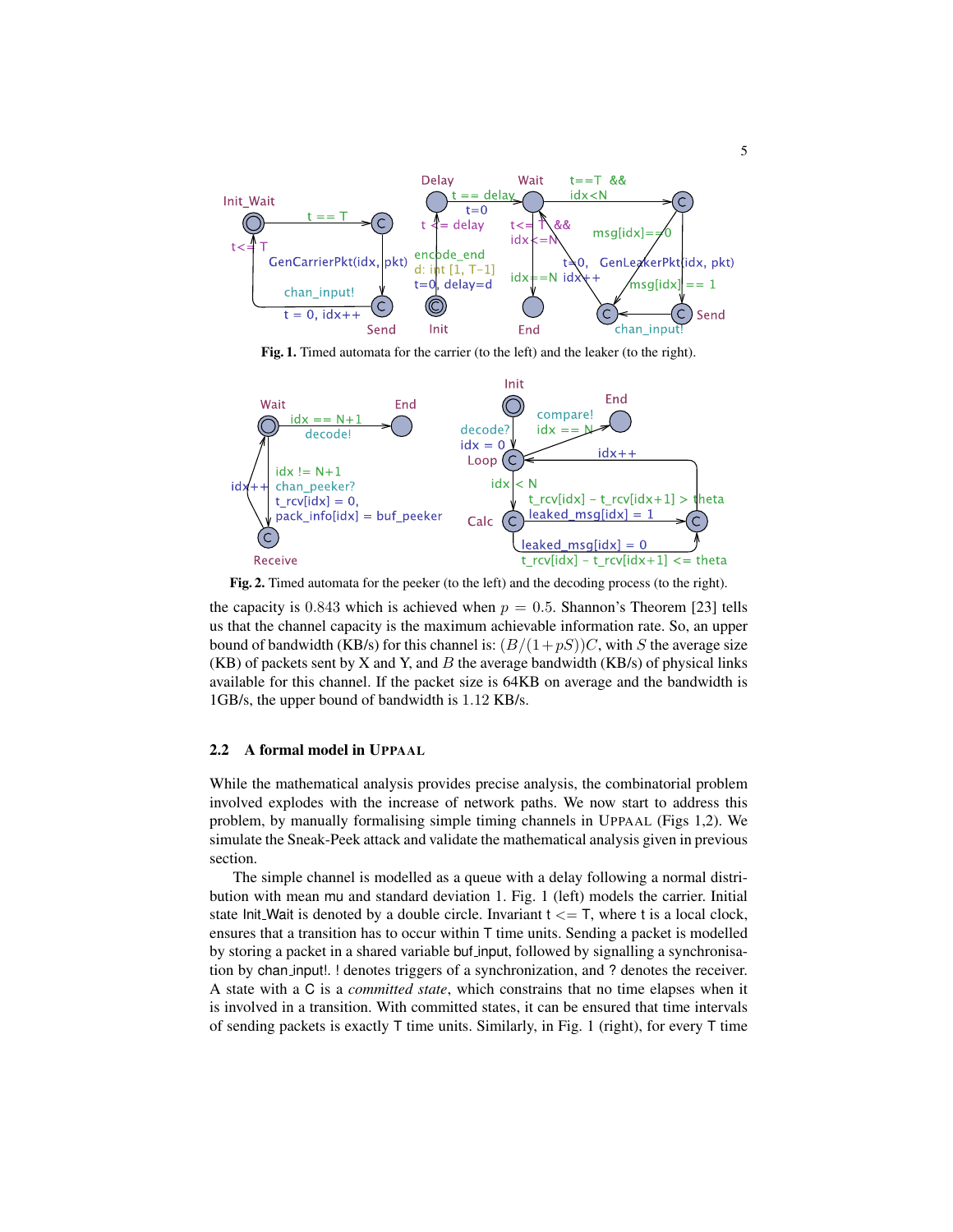units, the leaker decides whether to send a packet to the channel or not depending on the current bit of the message to be leaked. The leaker and the carrier are not synchronised in reality. This is specified in our model by the additional delays added for the leaker. As shown in Fig. 2 (left), the peeker records the arrival time for each packet with clocks t rcv[i]. The message is recovered by calculating inter-arrival in Fig. 2 (right).

Running simulation with  $\{N = 10, T = 4, mu = 4, \text{theta} = 6\}$  in UPPAAL, we get an average accuracy 94.5% out of 7598 runs. That is, the decoding error rate is 0.055 which is close to the value (0.0456) produced by mathematical analysis in Section 2.1.

## 3 Timing channels with background traffic

In this section, we extend the mathematical model and the UPPAAL model for simple timing channels with background traffic.

#### 3.1 Modelling background traffic

We assume that Y sends a packet every t seconds. Let  $N$  be the random variable characterising the background traffic, namely, the number of packets from the background traffic within a time interval  $t$ . We assume that  $N$  follows the Poisson distribution:  $P(N = k) \sim e^{-\lambda} \frac{\lambda^k}{k!}$  $\frac{\lambda^{\infty}}{k!}$ , with  $\lambda$  the average number of packets from the background traffic within a time interval  $t$ . Let us suppose that given  $X$  and  $N$  the delay  $T$  follows the normal distribution:  $T|(X = i_{\in \{0,1\}}, N = k_{\in \mathbb{N}}) \sim \mathcal{N}((k+i+1)\mu, \sigma^2)$ . When X and N are independent, the probabilities of decoding errors are:

$$
err_0 = P(Z = 1|X = 0) = \sum_k P(T > \theta|X = 0 \land N = k)P(N = k)
$$

$$
= e^{-\lambda} \sum_k \left(1 - \Phi\left(\frac{\theta - (k+1)\mu}{\sigma}\right)\right) \frac{\lambda^k}{k!}
$$

$$
err_1 = P(Z = 0|X = 1) = e^{-\lambda} \sum_k \Phi\left(\frac{\theta - (k+2)\mu}{\sigma}\right) \frac{\lambda^k}{k!}
$$

It is not necessary that N follows the Poisson distribution. The decoding errors can be customised by using a distribution from the empirical study of network traffic in data centres, e.g., Log-normal and Weibull distributions [5].

*Example 2.* Let us suppose that Y sends a packet every  $t$  seconds and the average number of packets from the background traffic is  $\lambda = 0.5$  within the time interval t. We assume that within the time interval  $t$  the maximum number of packets from the background traffic is  $K = 3$ ; and  $T|(X, N)$  follows the normal distribution with  $\mu = 40$ ms and  $\sigma = 10$ ms. Let us set the threshold  $\theta$  to  $\frac{3}{2}\mu = 60$ ms. The probabilities of decoding errors are  $err_0 \approx 0.3986$  and  $err_1 \approx 0.0138$ . The mutual information between X and Z with  $P(X = 1) = 0.5$  is 0.3528. That is, the background traffic at the level of  $\frac{0.5}{t}$  packets/s, reduces the upper bound of information rate from 0.843 to 0.3528. If the bandwidth of physical links is  $B = 1$ GB/s and the average size of packets is  $S = 64KB$ , then an upper bound of the channel bandwidth is:  $(B/((1+0.5+\lambda)S))C \approx 2890.1$  bits/s  $\approx 0.3528$  KB/s.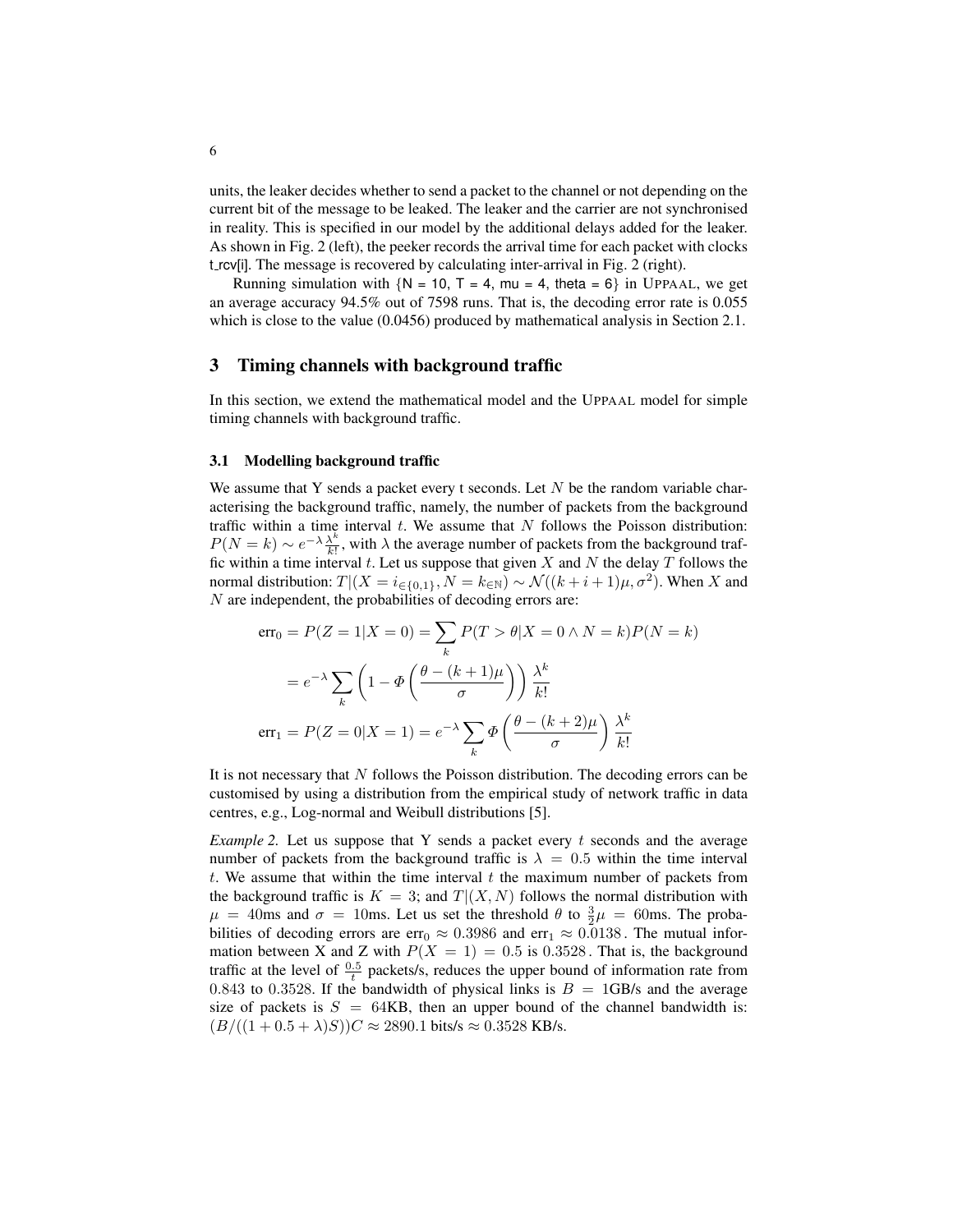

Fig. 3. The timing channels are sensitive to background traffic (left). The selective path hopping is more effective than the random path hopping when the threshold is fixed (right).



Fig. 4. Simulation of impact of background traffic to leakage accuracy.

This value drops quickly when  $\lambda$  increases. This is mainly due to the increase of the parameter  $\lambda$ , so as to reduce the effect caused by the background traffic, e.g., setting  $\theta$ to  $(1 + \lambda)\mu$ . However, the recovery of channel capacity is limited, because the packets from the background traffic dominate the delay T when  $\lambda$  increases. The left graph in Fig. 3 demonstrates how the background traffic affects the capacity of simple timing channels. Here, the symbol  $\lambda$  denotes the average number of packets from the background traffic within a time interval 0.1s. When  $\lambda$  is 0, i.e., there is no background traffic, the mutual information  $I_{0.5}(X;Z)$  achieves the highest value 0.843. probability err<sub>0</sub> of decoding errors. The peeker can set the threshold  $\theta$  according to the

#### **Avr.** 9.1 8.4 6.9 5.7 5.1 5.0 4.9 3.2 Extending the UPPAAL model

We extend the formal model given in Section 2.2 by adding a timed automaton for background traffic which sends a packet to the channel at an exponential rate of lambda. By running simulation with  $\{N = 10, T = 4, mu = 4, \text{theta} = 6\}$  and different lambda, we summarise the relation between lambda and accuracy in Fig. 4. The accuracy drops same level afterwards. Also, the accuracy does not drop below 50%, because backdramatically when background traffic rate increases from 0 to 1.25, but remains at the ground traffic can only introduce additional delays to turn 0 to 1, but cannot shorten the network delay to convert 1 to 0. This is consistent with our mathematical analysis results depicted in Fig. 3.

## **Trehold** 1 1.25 1.5 1.75 2 2.25 2.5 3 4 Mitigating timing channel attacks

We extend our mathematical model and UPPAAL model with path hopping. Path hopping is a timing channel mitigation mechanism in SDN. The assumption behind this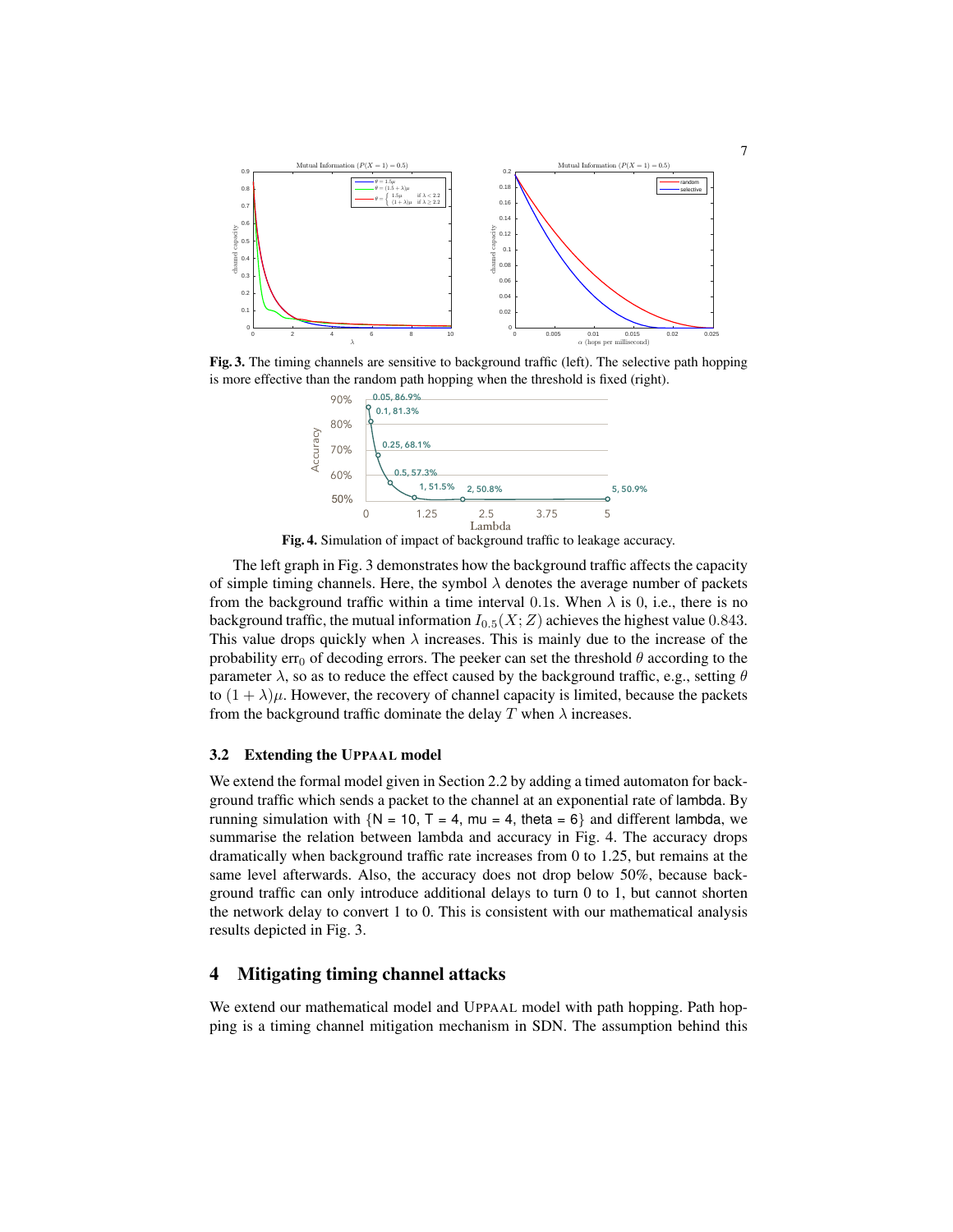method is: if trusted and untrusted networks share several paths, then hopping between these paths will reduce the capacity of timing channels. We illustrate its use next.



*Example 3.* Consider the extension of the simple timing channel depicted in the above figure with two paths A and B shared between trusted and untrusted networks. Assume that the average delay of a packet from Y going through  $A$  and  $B$  is respectively 10ms and 20ms and from X is, respectively, 15ms and 25ms. We assume that X and Y send packets at the same rate, e.g., X sends zero or one packet and Y sends one packet every 6ms. Once a packet is received by the switch, it chooses a path from A and B and sends the packet using the chosen path. Assume packets which are sent at the time n with n odd, will use path A; and other packets will use path B. Setting the threshold  $\theta$  to the average of delays, i.e., 17.5ms, the peeker Z can recover the secret from delays by applying the rules given in Section 2.1. However, using two paths A and B will affect the packet arrival time, e.g., the packets 1 (16ms) and 5 (45ms) respectively arrive earlier than the packets 0 (25ms) and 4 (49ms), the peeker Z actually gets the bit sequence 011001 which contains five decoding errors, comparing to the original bit sequence 100111 sent by X. So apart from noise caused by delays, path hopping introduces another kind of noise: as bits may be received out-of-order.

#### 4.1 A mathematical analysis of path hopping

Assume that the delay of a path A follows the normal distribution, i.e.,  $T_A|(X=0) \sim$  $\mathcal{N}(\mu_A, \sigma_A^2)$  and  $T_A|(X = 1) \sim \mathcal{N}(\mu_A', \sigma_A^2)$ . The probabilities of decoding errors of the path A are  $err_0^A$  and  $err_1^A$ . Let q denote the probability of disorder for a packet sent by Y. By disorder we mean that the *n*th packet arrives later than the  $m$ th packet when  $m > n$ , which only happens when a flow is switched from a slower to a quicker path. The decoding errors are:

$$
err_i = (1 - q) \times \sum_A (P(A) \times err_i^A) + q \times P(Z = 1 - i).
$$

By solving the above equations we have:

$$
\text{err}_i = (1-q) \times E_A(\text{err}_i^A) + \frac{q}{2} \times \left(1 + E_A(\text{err}_i^A) - E_A(\text{err}_{1-i}^A)\right)
$$

where  $E_A$  denotes the expectation ranging over paths. The average radius  $\bar{r}$  of disorders caused by a hop from a slower path A to a quicker path B is  $E_{(A,B)}(\lfloor(\mu_A + \mu_A' - \mu_B - \mu_B) \rfloor)$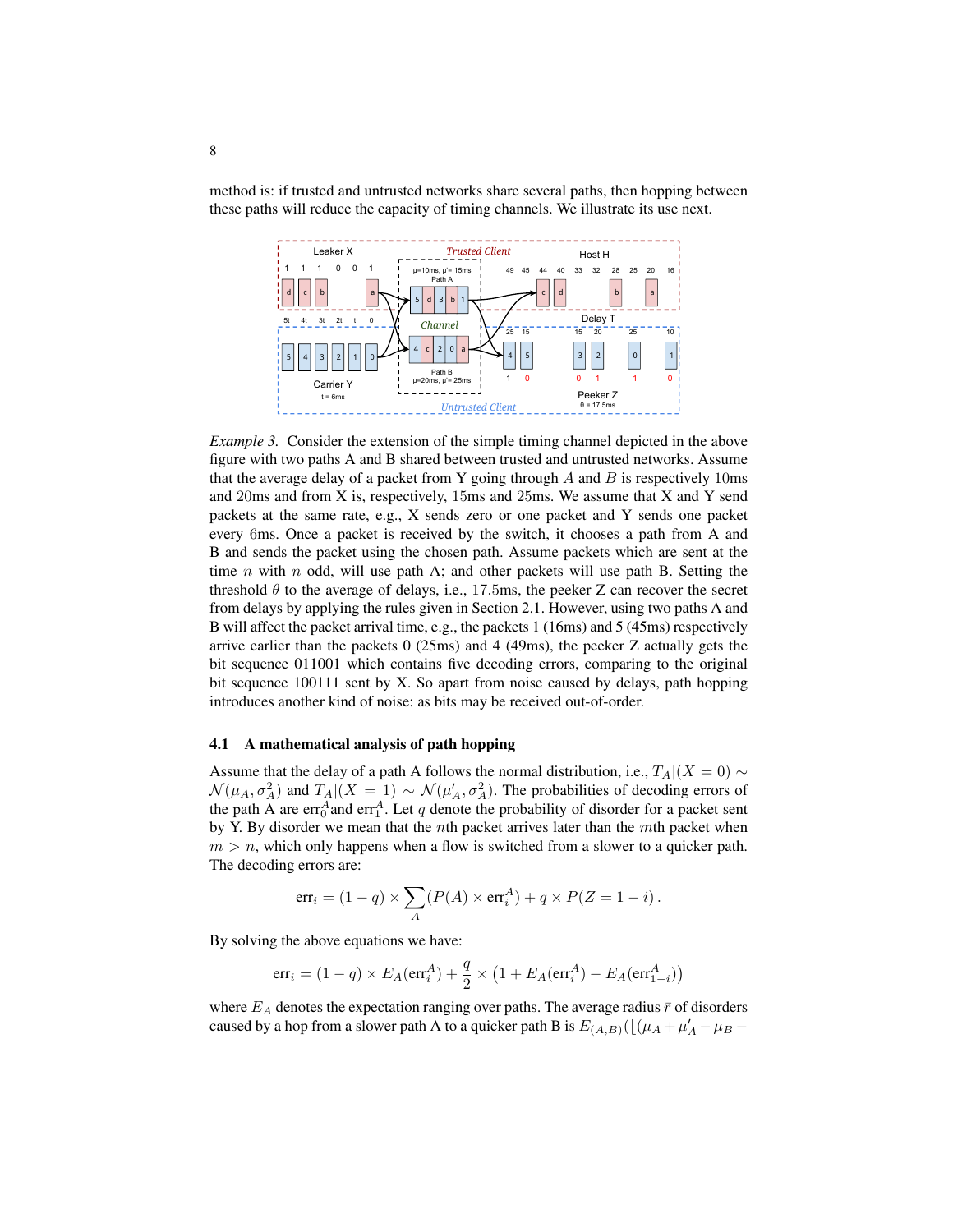$\mu_B'$ )/(2t)]). Let  $\alpha$  be the number of hops in one millisecond and  $\beta$  be the probability of hopping from a slower to a quicker path. We approximate q by:  $\min(1.0, \frac{\alpha \times \beta \times 2\bar{r}}{1/t}) \approx$  $\min(1.0, \alpha\beta \times E_{(A,B)}(\mu_A + \mu'_A - \mu_B - \mu'_B)).$ 

*Example 4.* Consider the collection  $\{(\mu_A = n \times 20 \text{ms}, \mu_A' = 2n \times 20 \text{ms}) \mid 1 \le n \le 3\}$ of paths with standard derivation  $\sigma = 5$ ms. Suppose that every path has the same chance to be chosen, i.e.,  $P(A) = \frac{1}{3}$ . Setting the threshold  $\theta$  to the average delays of these paths, i.e., 60ms, we get the average probabilities of decoding errors:  $E_A(\text{err}_0^A) \approx 0.174$ and  $E_A(\text{err}_1^A) \approx 0.333$ . Assuming that every hop from a slower path to a quicker path has the same probability  $\frac{1}{3}$ , we get the probability q of disorders:  $\min(1.0, \alpha\beta \times 80)$ . We can randomly hop from one path to another in which the probability  $\beta$  of hopping from a slower to a quicker path is  $\frac{1}{2}$ . A better hopping strategy is the path selective, e.g., following the hop sequence  $CBAC$  with C is slower than B and B is slower than A. The selective strategy gives us a higher probability  $\beta = \frac{2}{3}$ . Let  $\alpha$  range over [0, 0.025], i.e., from zero hop to 25 hops per second. We calculate the channel capacity and show the results as the right graph in Fig. 3. By increasing the number of hops the channel capacity can be reduced to 0. In this example, zero capacity is achieved respectively at 19 (selective) and 25 (random) hops per second.

#### 4.2 Modelling and analysing path hopping in UPPAAL

We further extend our UPPAAL model by adding path hopping (random replacement and random selection [24]). Our analysis demonstrates that the effectiveness of path hopping is reduced with the increase of background traffic and the decrease on the number of flows. So the (expensive) path hopping defence should not be used when background traffic is high and especially when there are few flows.

A K-path channel is abstracted as K independent queues with an individual delay mu. Each queue also has a path id ranging from 0 to K - 1. Assuming that there are N FLOWS flows in the network, each packet is assigned with a flow id ranging from 0 to N LOWS - 1, where 0 and 1 are reserved for the carrier and the leaker, and the remaining ones are for background traffic. Array flow path[N FLOWS] is introduced to associate a flow to a path so that packets can be distributed to the right queue.Fig. 5 (right) models path hopping mitigation. For every time period of alpha, each path flips an equal coin to deicide whether to update with a random path id in flow path, or not.

We run two groups of simulation with common parameters of  ${N = 10, T = 4, mu =}$ 4, theta = 6, K = 8, alpha = 10} and different numbers of background traffic flows (#bqt), i.e. 2 and 10. The results are depicted in Fig. 6 (left) together with the data from Fig. 4 (the accuracy with background traffic only) for comparison. The effect of path hopping without background traffic, i.e. 55%, is also shown as a reference line. Fig. 6 (right) zooms in the area of  $1 \leq lambda \leq 5$ . The results show that path hopping can reduce the accuracy significantly when  $0 \leq$  lambda  $\leq$  1. However, when  $1 \leq$  lambda  $\leq$  5 and background traffic has decreased the accuracy to a low range, the impact of path hopping becomes very small. Moreover, in the case of #bgt = 2, the accuracy goes up slightly comparing to the result with background traffic only. The following table shows the simulation results of the relation between the accuracy and #bgt when lambda = 5.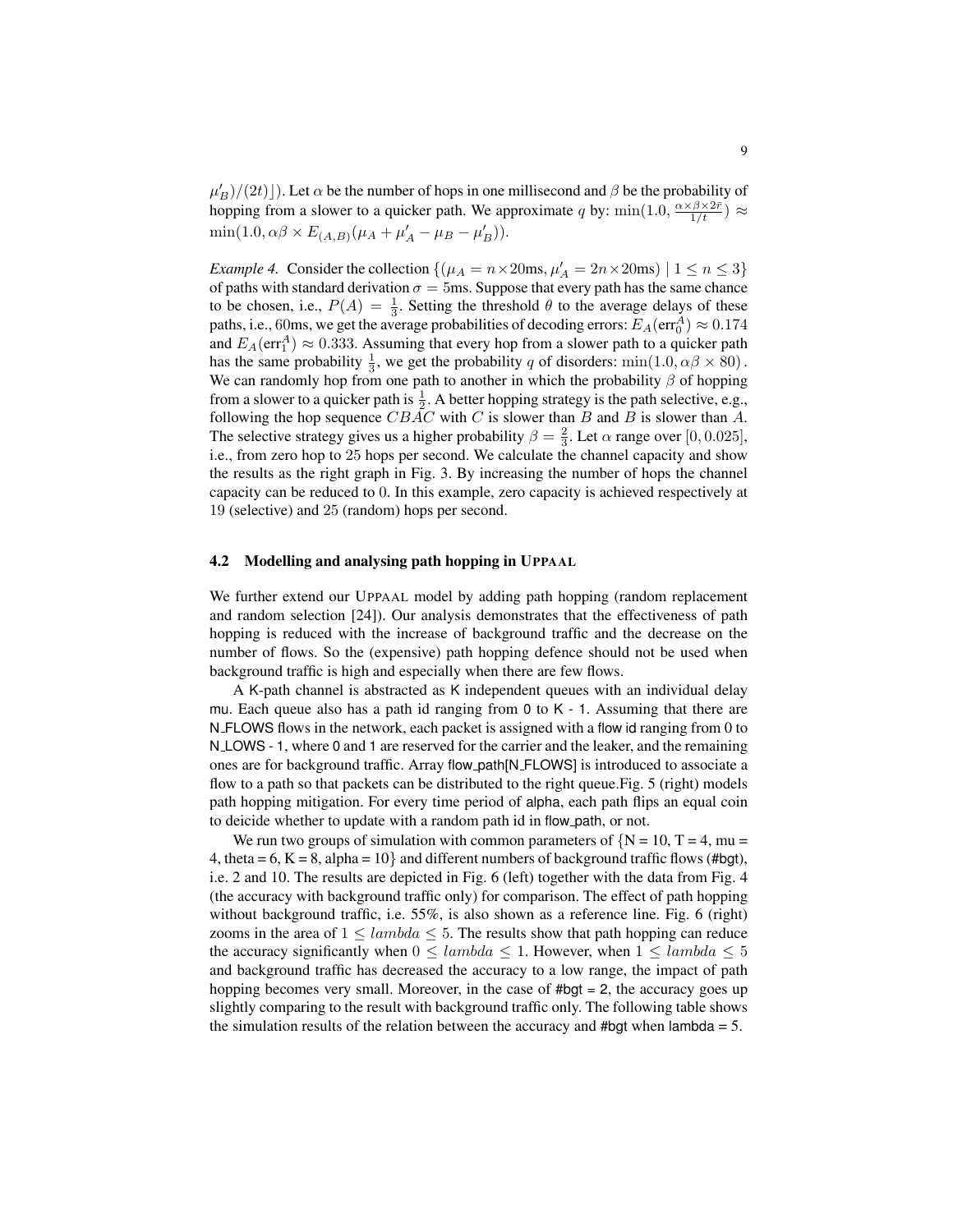

Fig. 6. Impact of path hopping with different number of background traffic flows (#bqt). The figure on the right zooms in the area of where left one when  $1 \leq$  lambda  $\leq 5$ .

50.0%

lambda  $1 \qquad 2 \qquad 3 \qquad 4 \qquad 5$ 

(with background traffic only)

55.5%

| #bgt -                                                   | $1 \t 2 \t 3 \t 4 \t 6 \t 8 \t 10 \t 12$ |  |  |  |
|----------------------------------------------------------|------------------------------------------|--|--|--|
| Accuracy 53.0% 52.3% 51.5% 51.0% 50.8% 50.7% 50.8% 50.8% |                                          |  |  |  |

When #bgt gets smaller, the accuracy becomes closer to the case when applying path hopping without background traffic. The cause is that, when #bgt is small, path hopping is more likely to reduce the amount of background traffic in the channel where the attacker flow stays, and weakens the impact of background traffic.

Our results tell that path hopping keeps the accuracy in a low range. However, blindly applying might not always have positive impact, especially when background traffic rate is high and the #bgt is low.

## 5 Considering network topology

lambda 0 1.25 2.5 3.75 5

We now consider a different approach using the quantitative modelling language CARMA [17]. CARMA has semantics based on continuous-time Markov chain semantics and is supported by the CARMA Eclipse Plug-in [11]. CARMA has an expressive syntax for directed graphs making it appropriate and efficient for network modelling. This allows for a generic model which is parametrised by a specific network configuration using the syntax. An example is:

```
space network_name (){
nodes { [Sw1]; [Sw2]; [Sw3]; }
connections { [Sw1] \rightarrow [Sw2] {port = 1}; ... }}
```
This specifies three switches and a link from the first switch to the second switch via port 1. Nodes have type **location** and there are various operators defined over this type to obtain pre-sets, post-sets and edge weights such as port. A manually constructed space model can be used to obtain the topology of the network semi-automatically during simulation of the CARMA model and automatic generation can be implemented in a straightforward manner.

CCULLY

45.0%

 $(Hbgt = 10)$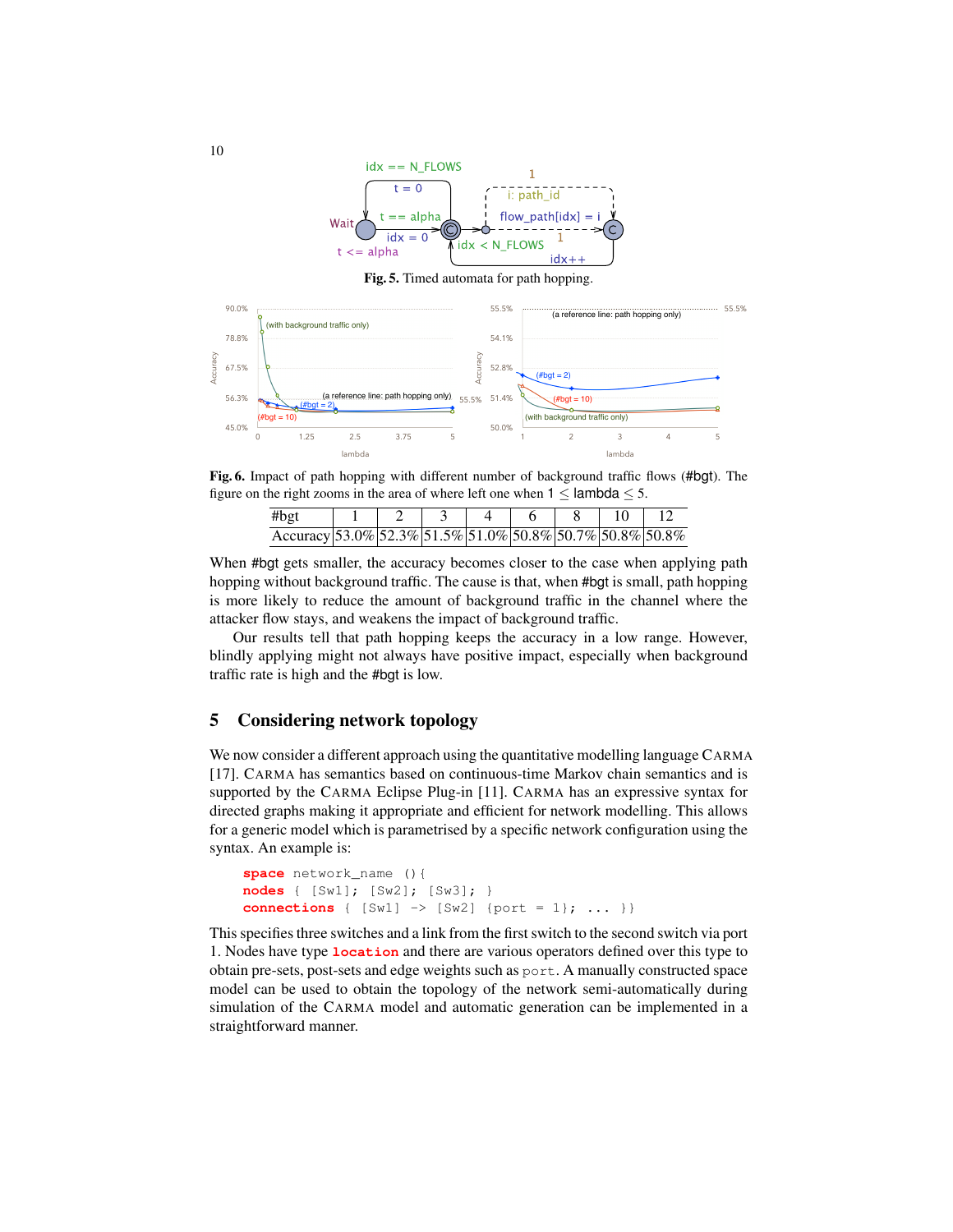

Fig. 7. Probability of network infrastructure shared by attackers (left) and comparison of latency with and without path hopping (right)

We present two scenarios: the first is similar to the UPPAAL model where we consider the probability of shared network infrastructure, and the second is the fat-tree topology used in data centres where we consider the cost of mitigation.

Fig. 7 illustrates the results of using MultiVeStA [22], a statistical model checker integrated into the CARMA command line tool, which can assess the probability of events or mean of values of interest expressed as temporal logic formulae. We use a formula that describes the probability of the sneaker and peeker sharing the one of the two switches for a given duration under random path hopping (where both selection and placement are random). As can be seen with frequent path hopping (every 25ms), there is a high probability that there will be shared infrastructure for at least one duration of 250ms; however, the probability of shared infrastructure for a period of 1s is negligible. With less frequent path hopping (at every half second) it is less likely that the durations of shared infrastructure occur.

We also want to assess the impact of the path hopping mitigation on the network performance for a larger networking scenario using SDN, and thereby evaluate the trade-offs between security and performance. Working with an SDN model, we can quantify the cost of path hopping by considering different frequencies of rule updates (which are necessary to determine new routes at the switch level). We measure overall packet latency (the average time taken by a packet from host to destination) to determine the reduction in performance caused by this mitigation. Fat-trees [1] improve on a single-rooted tree by providing multiple paths between hosts, and the size of the network depends on the number of ports in a switch. for k ports, there are  $5k^2/4$  switches supporting  $k^3/4$  hosts and providing  $k^2/4$  paths between each pair of hosts.

Our model describes a 4-ary fat-tree where hosts generate and accept packets, the switches route packets according to their rule tables. The controller installs the flow rules in the switches initially, requests traffic information from the switches and determines when to switch flows. Packet generation is determined by exponential distributions, and can be specified for each host individually. Previous research shows that the time taken for 10 rule updates [21] varies from 1 ms (milliseconds) to 20 ms depending on the type of switch. In our model, we assume that the time taken is exponentially distributed with average 1 ms. We have two clients, and in each client there is low traffic between all hosts and one large flow between two hosts which traverses infrastructure that may be shared.

Fig. 7 shows the costs of path hopping (with random selection and placement) in terms of how it affects latency. We assume that data collection from switches is done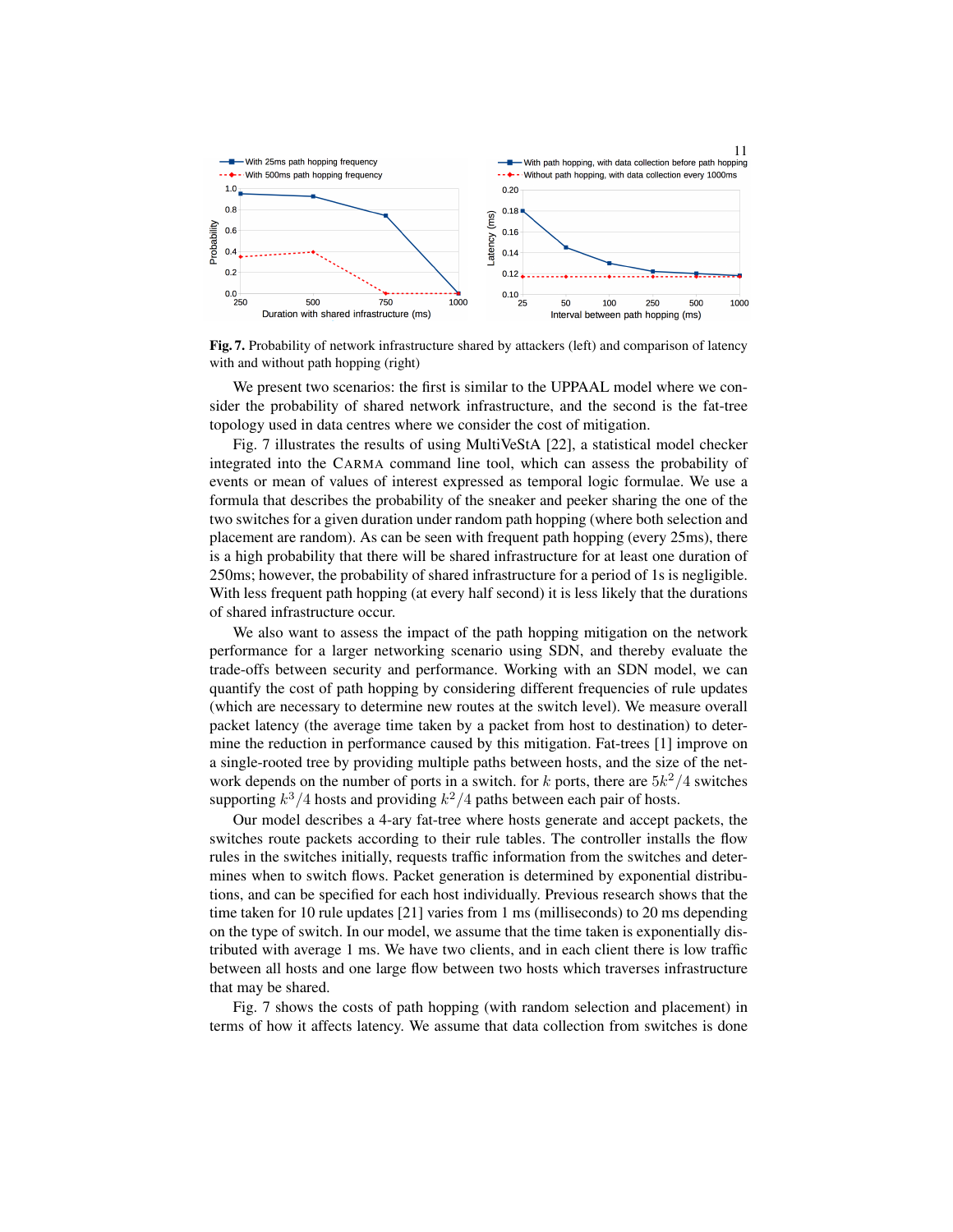before path hopping to allow for non-random selection and placement of flows, and we include this cost even in the random case. The blue line in the graph shows how as the frequency of path hopping decreases so does the latency. At a path hopping interval of 1 second, the impact is negligible compared with latency for no path swapping and data collection every 1 second. However, with more frequent path hopping every 25ms, there is a 50% increase in latency.

Earlier results in Section 4.1 show that with a rate of around 20 hops/s (depending on the type of path hopping used) without background traffic, a covert channel's capacity can be reduced to zero. But this is very expensive in terms of the cost of switch updating. Even at a path hopping frequency of 100ms, there is a penalty of 10% to latency. This suggests that any potential flow selection and/or placement procedure that reduces the necessity of frequent path hopping would improve path hopping as a mitigation for covert channel attacks, such as selecting a flow route which includes network elements that may be shared. Additionally, we could investigate approaches to mitigation that are not possible in current switches such as choosing probabilistically between two routes at the switch-level. Approaches suggested here might also be combined with load balancing methods such as CONGA [2].

## 6 Conclusions and related work

We set out to investigate data centre attacks and their mitigations by applying rigorous and formal methods. We extended the initial work on the Sneak-Peek attack [24] by applying a mathematical analysis feeding in to two formal models, the UPPAAL model which captures low-level details of the covert channel between a small number of nodes, and the CARMA model which extends to larger data centre topology fragments. These models let us explore new questions which, in conventional networking research, the burden of full simulation (or real experiments on testbeds) would have made overly time consuming to explore. Some high-level conclusions were:

- a selective strategy for path hopping mitigation can beat a random strategy;
- using path hopping together with background traffic mixing may be worse than using either mitigation alone;
- on data centre topologies, even with SDN, over-enthusiastic use of path hopping may incur an unreasonably large cost on network latency.

Taken together, our investigation suggests that the most functional and cost-effective mitigations should take into account topology and existing traffic flows. Thus, SDNbased mitigations may be appropriate but, at least for the Sneak-Peek example, may need to be more intricate than some of the algorithms deployed so far.

In general, we believe that our "mixed formal methods" approach may be useful for similar security problems in applied networking and network security and we are eager to apply them further. Ultimately, for a solution being considered for real deployment, we would of course want to validate the findings with testbeds or field experiments.

*Limitations.* The attacker may try to determine the best threshold dynamically when mitigations are deployed. In that case the channel capacity will vary but it will be bounded by the limits of the model without path hopping, moving between similar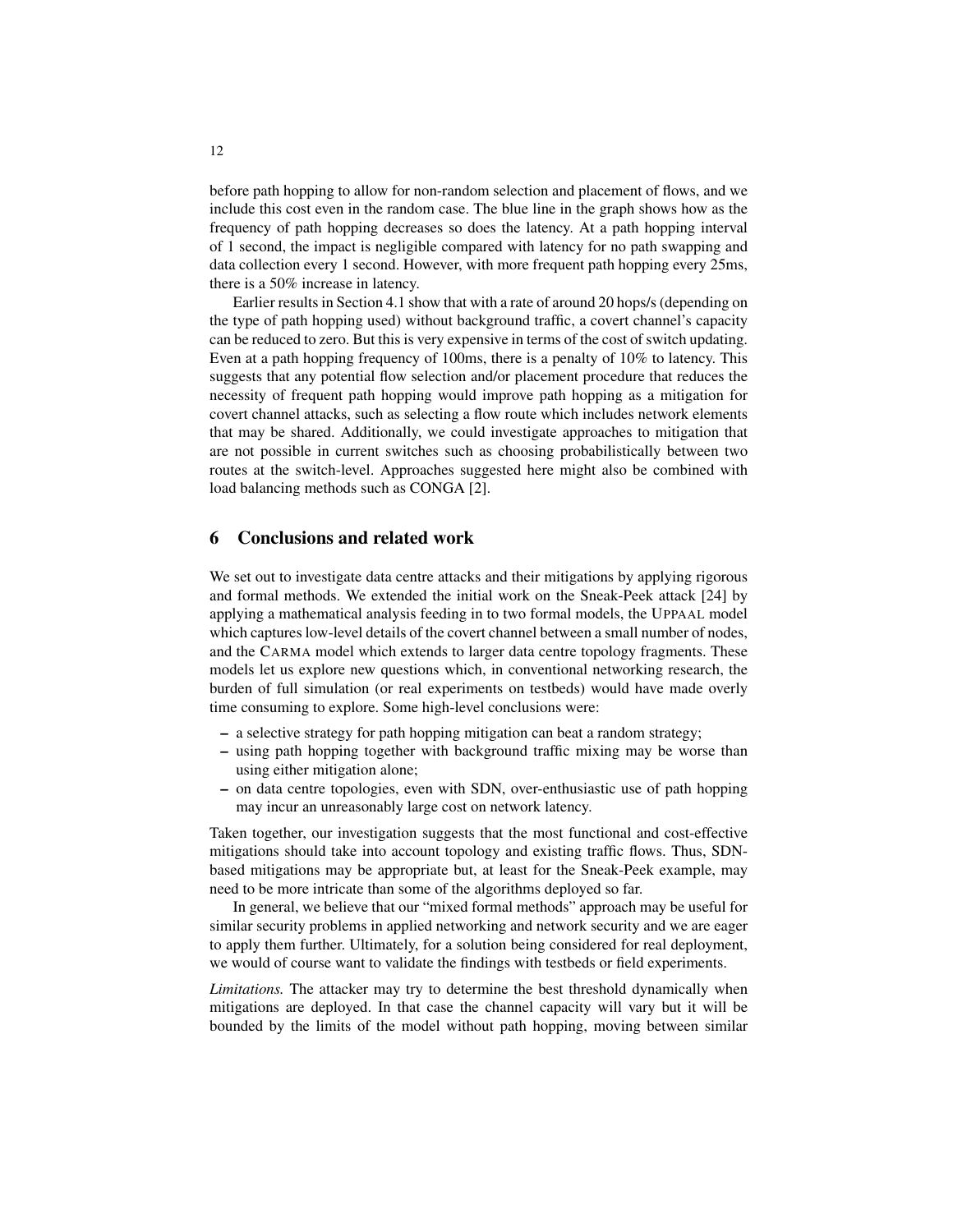curves like shown in Fig. 3. To completely model and analyse the situation with strategies for dynamic threshold setting, one would need significantly more complex mathematical and formal models. Our UPPAAL model would allow this latter exploration rather effectively. In theory, the channel capacity can be reduced to zero, as shown in Example 4. However, completely eliminating covert channels is impossible in practice.

*Related work.* Applying formal methods to networking has gained considerable interest in the last decade, including use of programming language techniques for describing networks and SDN, as well as formal verification and model-checking applied to ensuring properties. An example is Kuai, a model checker for safety and networkconsistency properties of SDN [18]. Network components are specified generically as in our CARMA approach, and the network topology is specified separately. This research considers whether classical Boolean safety properties are true of all traces, but cannot assess these properties probabilistically, unlike our approach.

Statistical model checking of discrete-time probabilistic models has been used to evaluate different selective strategies for mitigating telephony Denial of Service (DoS) attacks [16], and an distributed DoS attack on the TCAM memory of SDN switches [19]. Our research considers covert channel attacks rather than (D)DoS and we focus on continuous-time reasoning allowing for assessment of performance as well as reasoning about the attack. Translating UML models to UPPAAL has been used for reasoning about SDN [20]. Our approach takes a more direct approach to specify topologies which allows straightforward scaling up of network size.

To disrupt timing channel attacks in cryptographic schemes, bucketing which involves accumulation of messages followed by batch sending [15, 9] and evaluation of randomised countermeasures using SMT solvers [10] are two techniques which have been applied. This research has similarities to the path hopping mitigation but is applied in a different context. Researchers have proposed a defence for web-fingerprinting attacks in anonymised networks where bursts of packets are padded to make them less traceable [13]. Our methods might also help to study trade-offs in anonymity networks like TOR and we are currently considering how our approach can be applied to the Meltdown-like attacks.

*Acknowledgements* Our work is supported by EPSRC project EP/L02277X/1 and the Alan Turing Institute. The UPPAAL and CARMA models and experimental data are available at the web site http://groups.inf.ed.ac.uk/security/RasE/.

#### References

- 1. M. Al-Fares, A. Loukissas, and A. Vahdat. A scalable, commodity data center network architecture. In *Proceedings of ACM SIGCOMM 2008*, pages 63–74, 2008.
- 2. M. Alizadeh, T. Edsall, S. Dharmapurikar, R. Vaidyanathan, K. Chu, A. Fingerhut, V. The Lam, F. Matus, R. Pan, N. Yadav, and G. Varghese. CONGA: distributed congestion-aware load balancing for datacenters. In *Proceedings of ACM SIGCOMM'14*.
- 3. M. Backes and B. Köpf. Formally bounding the side-channel leakage in unknown-message attacks. In *Proceedings of ESORICS 2008*, pages 517–532, 2008.
- 4. G. Behrmann, A. David, and K.G. Larsen. A tutorial on UPPAAL. In *Revised lectures from SFM 2004*, pages 200–236. 2004.